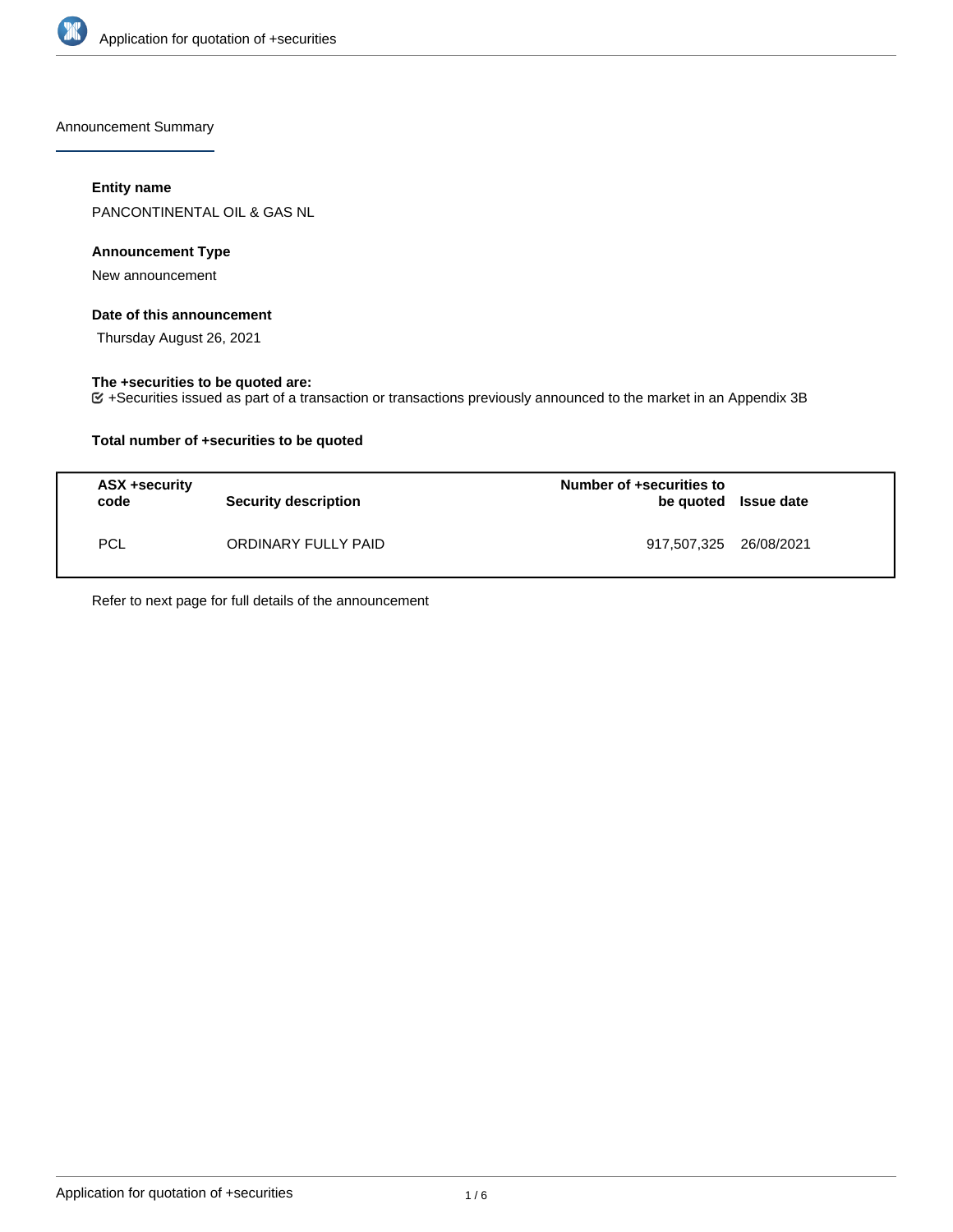

Part 1 - Entity and announcement details

## **1.1 Name of entity**

PANCONTINENTAL OIL & GAS NL

We (the entity named above) apply for +quotation of the following +securities and agree to the matters set out in Appendix 2A of the ASX Listing Rules.

**1.2 Registered number type** ABN

**Registration number** 95003029543

**1.3 ASX issuer code PCL** 

**1.4 The announcement is**

New announcement

### **1.5 Date of this announcement**

26/8/2021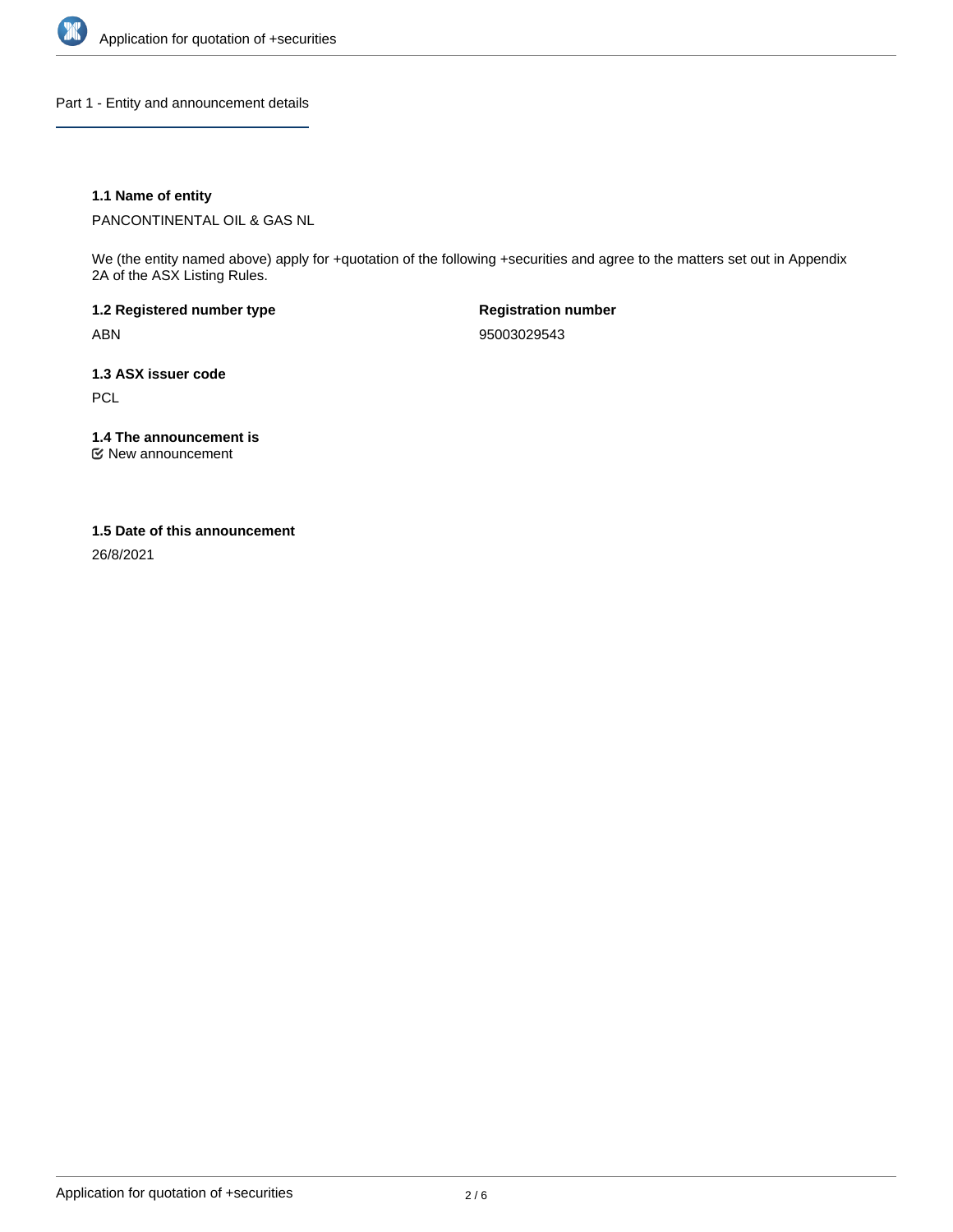

## Part 2 - Type of Issue

### **2.1 The +securities to be quoted are:**

+Securities issued as part of a transaction or transactions previously announced to the market in an Appendix 3B

### **Previous Appendix 3B details:**

| <b>Announcement Date and</b><br>Time | <b>Announcement Title</b>                   | Selected Appendix 3B to submit quotation<br>reguest |
|--------------------------------------|---------------------------------------------|-----------------------------------------------------|
| 19-Aug-2021 09:26                    | New - Proposed issue of securities -<br>PCL | A placement or other type of issue                  |

# **2.3a.2 Are there any further issues of +securities yet to take place to complete the transaction(s) referred to in the Appendix 3B?**

Yes

### **2.3a.3 Please provide details of the further issues of +securities yet to take place to complete the transaction(s) referred to in the Appendix 3B**

ISSUE OF 120,000,000 SHARES TO DIRECTORS SUBJECT TO SHAREHOLDER APPROVAL AT GENERAL MEETING PROPOSED FOR OCTOBER 2021.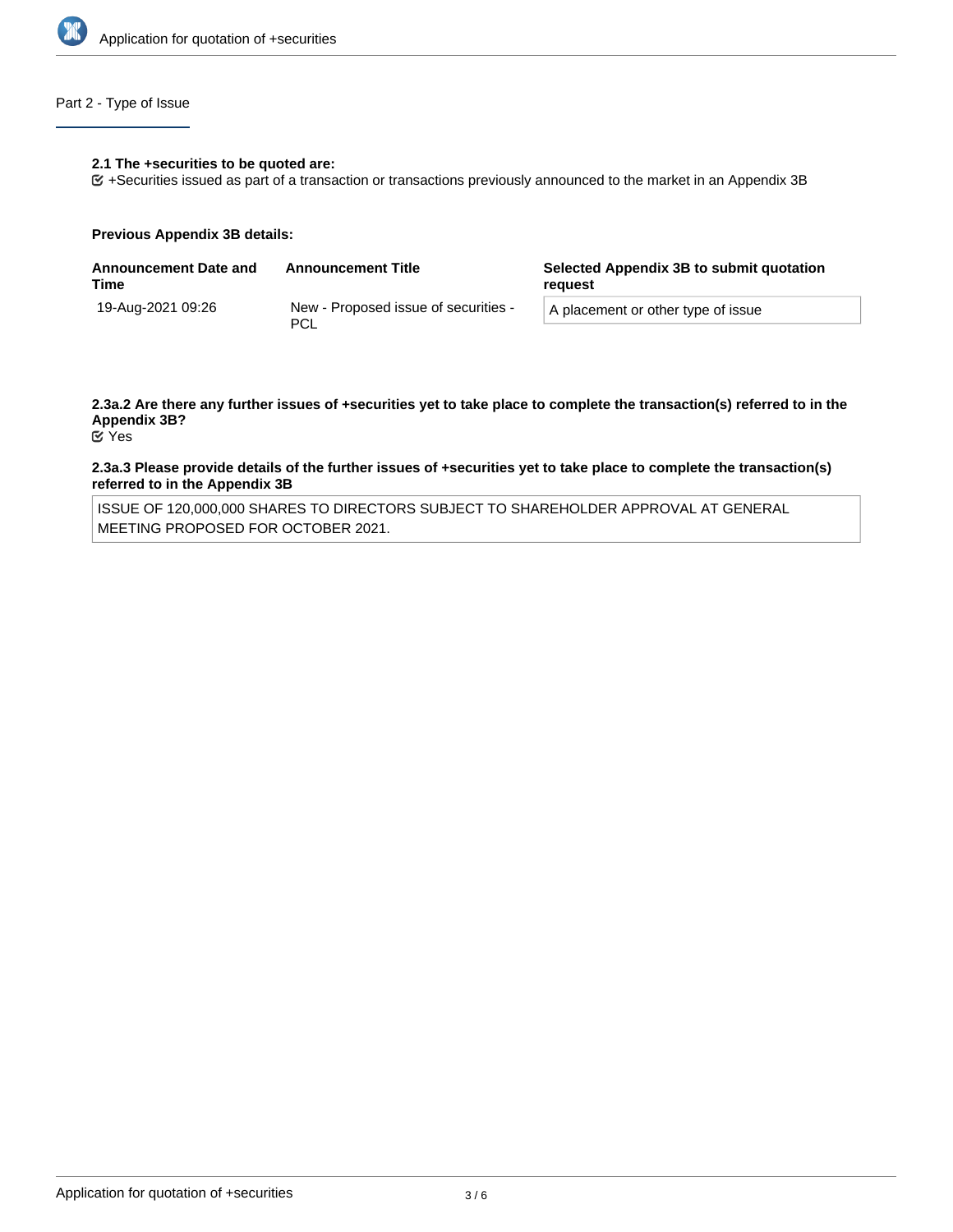

Part 3A - number and type of +securities to be quoted where issue has previously been notified to ASX in an Appendix 3B

### Placement Details

**ASX +security code and description** PCL : ORDINARY FULLY PAID

**Issue date** 26/8/2021

Distribution Schedule

**Provide a distribution schedule for the new +securities according to the categories set out in the left hand column including the number of recipients and the total percentage of the new +securities held by the recipients in each category.**

| Number of +securities held | <b>Number of holders</b> | Total percentage of +securities held<br>For example, to enter a value of 50%<br>please input as 50.00 |
|----------------------------|--------------------------|-------------------------------------------------------------------------------------------------------|
| $1 - 1,000$                |                          | %                                                                                                     |
| $1,001 - 5,000$            |                          | $\%$                                                                                                  |
| $5,001 - 10,000$           |                          | %                                                                                                     |
| 10,001 - 100,000           |                          | %                                                                                                     |
| 100,001 and over           |                          | $\%$                                                                                                  |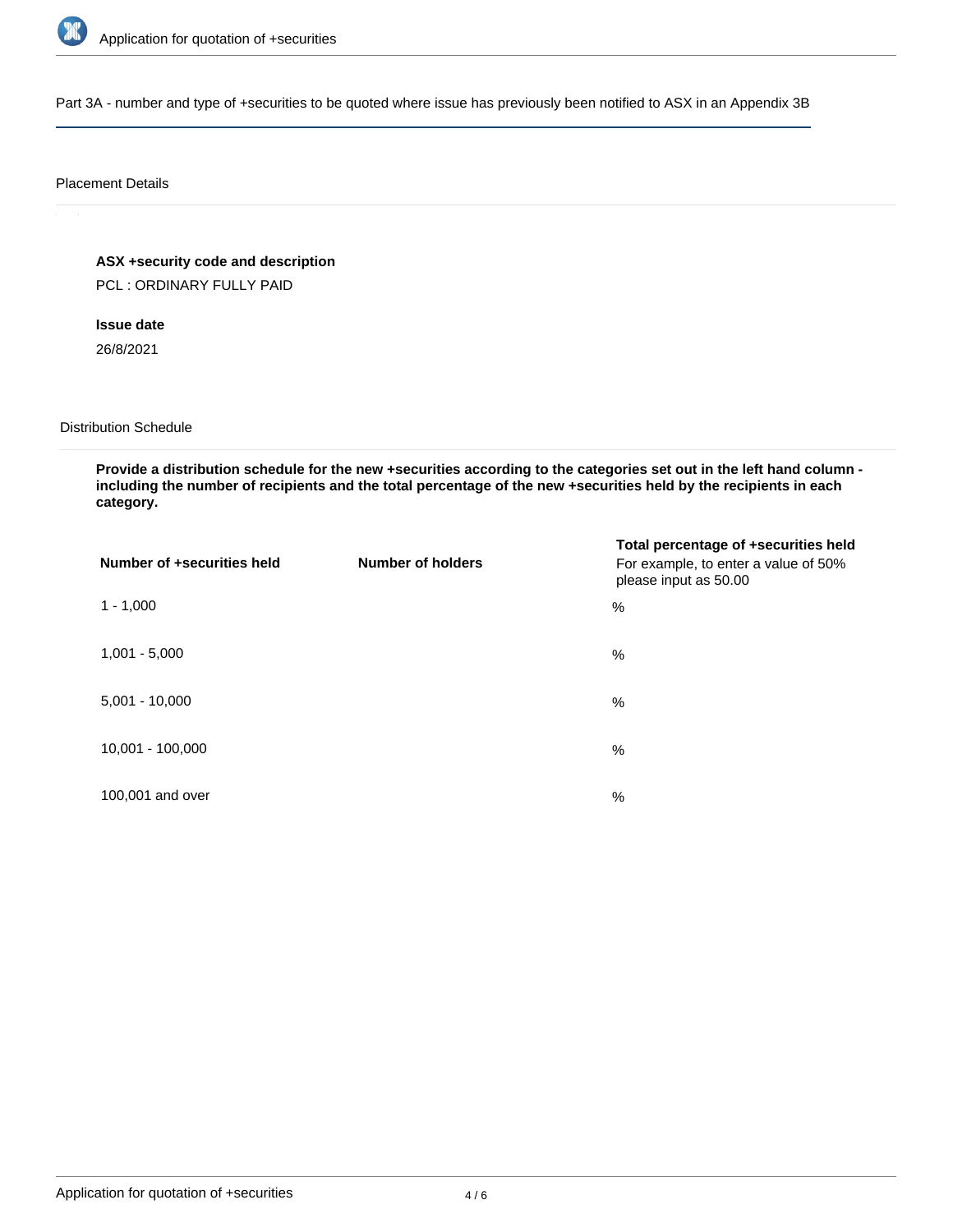

Issue details

| Number of +securities to be quoted                                                    |                                        |  |  |  |
|---------------------------------------------------------------------------------------|----------------------------------------|--|--|--|
| 917,507,325                                                                           |                                        |  |  |  |
| Are the +securities being issued for a cash consideration?<br>$\mathfrak C$ Yes       |                                        |  |  |  |
| In what currency is the cash consideration being paid?                                | What is the issue price per +security? |  |  |  |
| AUD - Australian Dollar                                                               | AUD 0.00100000                         |  |  |  |
| Any other information the entity wishes to provide about the +securities to be quoted |                                        |  |  |  |